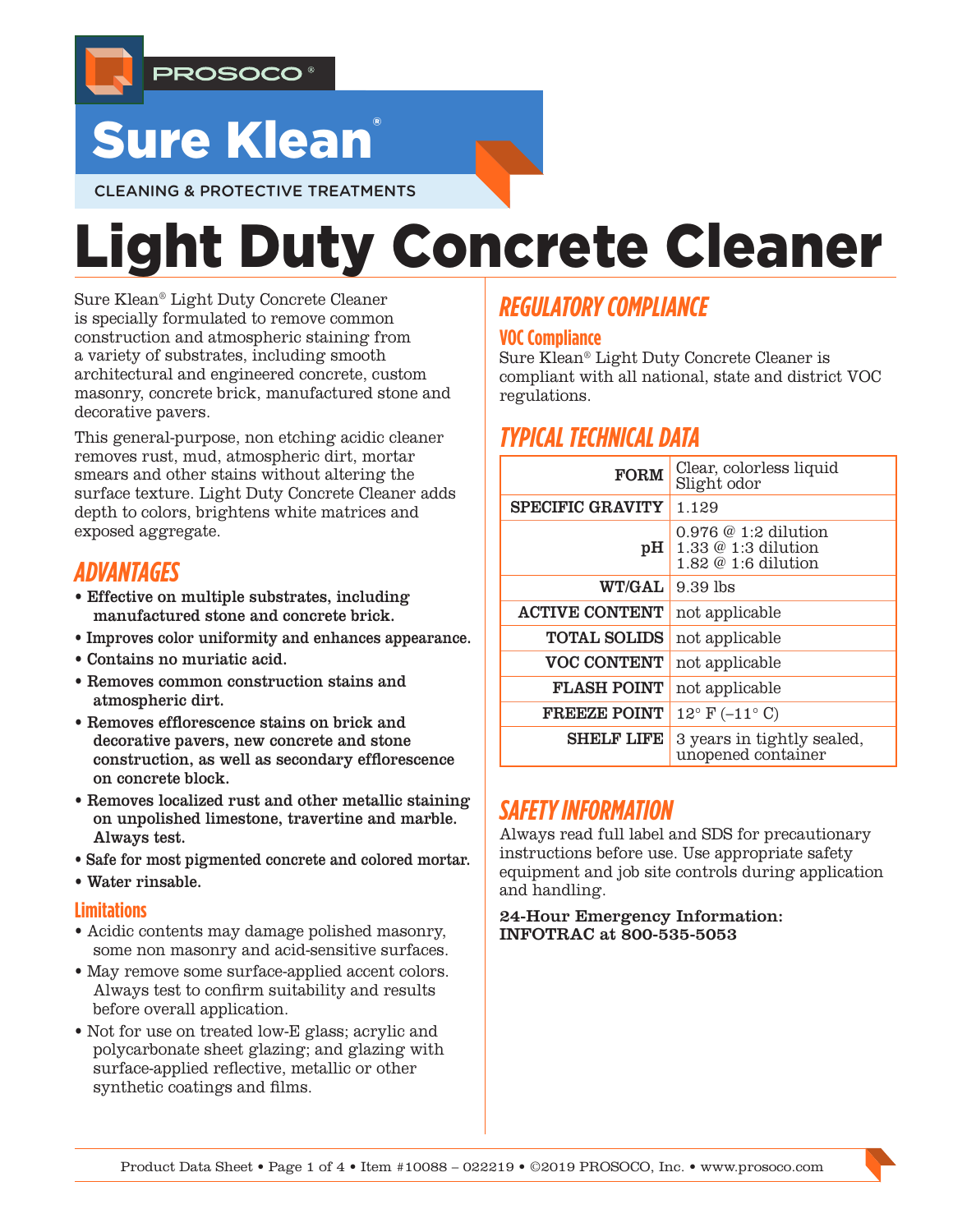## **Product Data Sheet Sure Klean® Light Duty Concrete Cleaner**

## *PREPARATION*

Protect people, vehicles, property, metal, painted surfaces, plants and other non masonry materials from product, residue, rinse, splash, wind drift and fumes. When working over traffic, clean when traffic is at a minimum. Protect or divert traffic if necessary.

When applying to the exteriors of occupied buildings, make sure all windows, exterior intakes and air conditioning vents are covered and air handling equipment are shut down during application.

Clean masonry before installing windows, doors, finished flooring, metal fixtures, hardware, light fixtures, roofing materials and other non masonry items. If already installed, protect with polyethylene before application. Sure Klean® Strippable Masking is appropriate for use with this product to protect windows.

Recommended for these substrates. Always test. Coverage is in sq.ft./m. per gallon of concentrate.

| Substrate                                 | Type                                                                        | Use?                            | Coverage                      |  |
|-------------------------------------------|-----------------------------------------------------------------------------|---------------------------------|-------------------------------|--|
| Architectural<br>Concrete<br><b>Block</b> | Burnished<br>Smooth<br>Split-faced<br>Ribbed                                | yes<br>yes<br>yes<br>yes        | 300–400 sq.ft.<br>28-37 sq.m. |  |
| Concrete                                  | <b>Brick</b><br>Tile<br>Precast Panels<br>Pavers<br>Cast-in-place           | yes<br>yes<br>yes<br>yes<br>yes | 300-600 sq.ft.<br>28-56 sq.m. |  |
| <b>Fired Clay</b>                         | Brick <sup>+</sup><br>Tile<br>Terra Cotta (unglazed)<br>Payers <sup>*</sup> | yes<br>no<br>no<br>yes          | 300–400 sq.ft.<br>28-37 sq.m. |  |
| Marble,<br>Travertine,<br>Limestone       | Polished                                                                    | no                              | N/A                           |  |
|                                           | Unpolished*                                                                 | yes                             | 300-600 sq.ft.<br>28–56 sq.m. |  |
| Granite                                   | Polished                                                                    | yes                             | 300-500 sq.ft.                |  |
|                                           | Unpolished                                                                  | 28-46 sq.m.<br>yes              |                               |  |
| Sandstone                                 | Unpolished                                                                  | yes                             | 300–400 sq.ft.<br>28-37 sq.m. |  |
| Slate                                     | Unpolished                                                                  | yes                             | 300–500 sq.ft.<br>28-46 sq.m. |  |

Sure Klean® 600, 101 Lime Solvent or Vana Trol® may be more suitable.

\*For use in removing localized rust and other metallic staining. ALWAYS TEST for suitable results before overall use, especially on marble surfaces.

Always test to ensure desired results. Coverage estimates depend on surface texture and porosity.

All caulking and sealant materials should be in place and thoroughly cured before cleaning.

Protect wall cavities during construction to prevent rainwater saturation and related staining. Let newly constructed surfaces dry and cure thoroughly before cleaning. Excessive moisture may mobilize staining and cause unsatisfactory cleaning results.

Cleaning high-strength mortar/grout on all substrates within seven days improves results.

Concrete Brick & Manufactured Stone Surfaces Remove mortar residues and construction soiling from concrete brick and manufactured stone surfaces within 7–14 days of tooling the mortar joints. Let mortar/grout cure at least 7 days before cleaning.

The accent color found on many types of manufactured stone is sensitive to any cleaning operation. To limit the potential for loss of accent color, minimize the accumulation of excess mortar on the face of the manufactured stone. Avoid bonding agents whenever practical as they make excess mortar more difficult to remove without loss of applied accent colors. Clean carefully as you go, using fresh water and a soft brush.

#### New Brick & Tile Surfaces

Construction soiling and mortar residues on new brick and tile surfaces clean most effectively if the cleaning is done within 14–28 days of installation. Mortar and grout smears left on the surface longer result in a more difficult clean down and may cause undesirable results.

#### **Surface and Air Temperatures**

For best results, clean when air and masonry surface temperatures are  $40^{\circ}$  F ( $4^{\circ}$  C) or above. Do not apply when temperature is below freezing or will be overnight. If freezing conditions exist before application, let the surface thaw.

#### **Equipment**

Apply with a soft-fiber, tampico masonry washing brush or with low-pressure (50 psi max) spray equipment fitted with acid-resistant hoses and gaskets. Do not use pressure spray above 50 psi. This drives the cleaner into the surface, making rinse difficult and may cause stains. Do not atomize.

Rinse with enough water and pressure to flush spent cleaner and dissolved soiling from the masonry surface and surface pores without damage. Inadequate rinsing leaves residues which may stain the cleaned surface.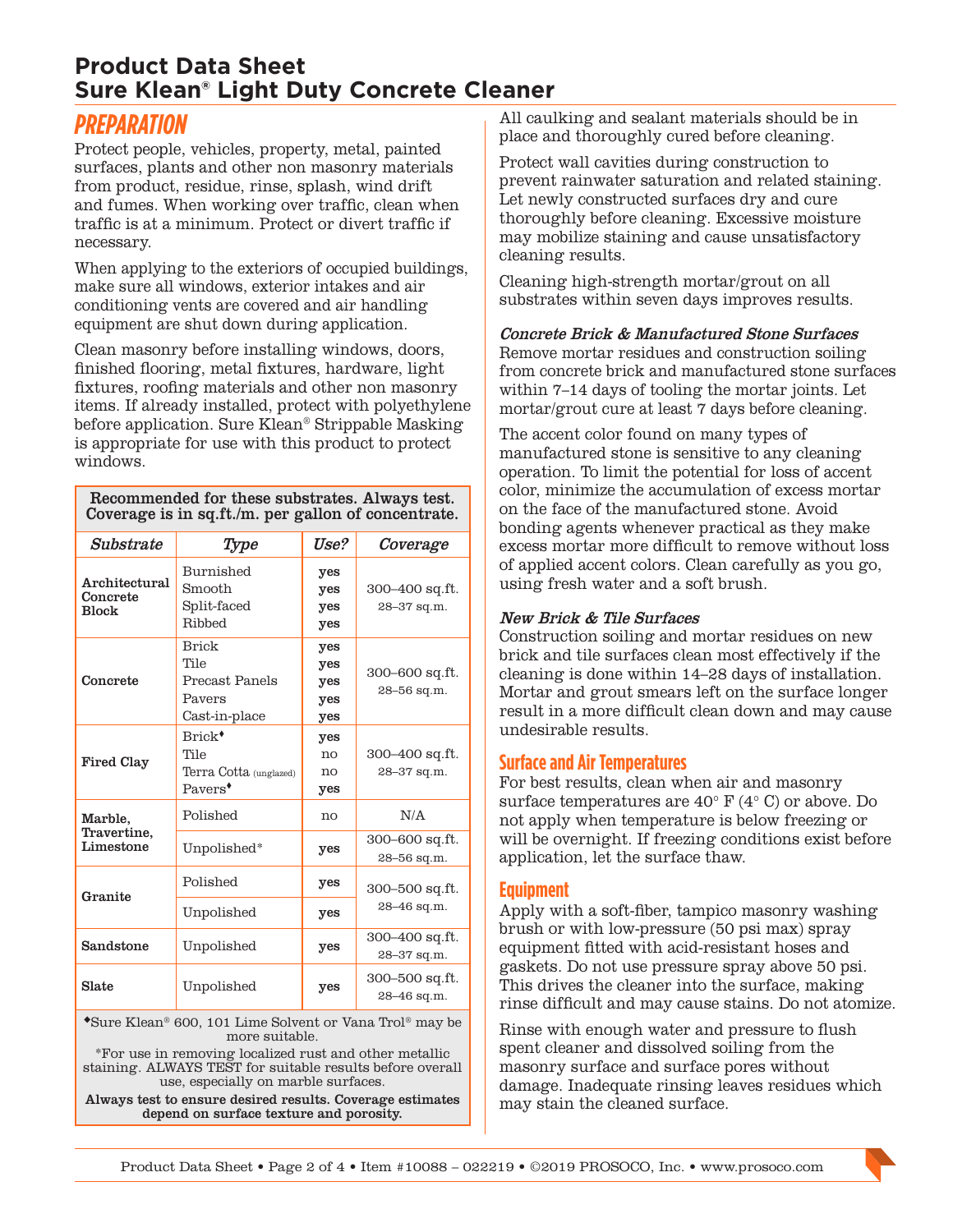## **Product Data Sheet Sure Klean® Light Duty Concrete Cleaner**

Masonry-washing equipment generating 400–1000 psi with a water flow rate of 6–8 gallons per minute is the best water/pressure combination for rinsing porous masonry. Use a 15–45° fan spray tip. Heated water (150–180° F; 65–82° C) may improve cleaning efficiency. Use adjustable equipment for reducing water flow-rates and rinsing pressure as needed for sensitive surfaces.

NOTE: When cleaning sensitive surfaces such as manufactured stone, if testing shows pressure rinsing can be safely used, 400 psi is sufficient to rinse dissolved soiling and spent cleaner from the surface. Higher psi risks wand marks, eroded mortar joints and loss of surface color and texture.

Rinsing pressures greater than 1000 psi and fan spray tips smaller than 15° may permanently damage sensitive masonry. Water flow-rates less than 6 gallons per minute may reduce cleaning productivity and contribute to uneven cleaning results.

#### **Storage and Handling**

Store in a cool, dry place with adequate ventilation. Always seal container after dispensing. Do not alter or mix with other chemicals. Published shelf life assumes upright storage of factory-sealed containers in a dry place. Maintain temperature of 45–100° F (7–38° C). Do not double stack pallets. Dispose of unused product and container in accordance with local, state and federal regulations.

## *APPLICATION*

Read "Preparation" and the Safety Data Sheet before use. ALWAYS TEST a small area (minimum 4-ft x 4-ft) of each surface to confirm suitability and desired results before beginning overall application. Test each type of masonry and each type of stain. Test with the same equipment, recommended surface preparation and application procedures planned for general application. Let test area dry 3–7 days before inspection and approval. Make the test panel available for comparison throughout the cleaning project.

#### **Dilution**

Testing will indicate the proper dilution. Always pour cold water into empty bucket first, then carefully add product. Never use hot water. Handle in polypropylene buckets only. Acidic materials and fumes attack metal. Recommended dilutions for use on precast, monolithic and "unit" concrete surfaces:

#### Exposed Aggregate

• Removal of retarder, efflorescence, etc. 1 part concentrate : 2 parts water

#### Form-Finished Concrete

- Rough-texture: 1 part concentrate : 2 parts water
- Standard finish: 1 part concentrate : 3 parts water

Cast Simulated Stone/Manufactured Stone 1 part concentrate : 3 parts water

Concrete Block, Slump Brick, Concrete Brick 1 part concentrate : 3 parts water

Architectural Smooth-Finished Concrete 1 part concentrate : 6 parts water

## *BEST PRACTICES*

Clean masonry before installing windows, doors, finished flooring, metal fixtures, hardware, light fixtures, roofing materials and other non masonry items.

Protect wall cavities during construction to prevent rainwater saturation and related staining. Let newly constructed surfaces dry and cure thoroughly before cleaning. Excessive moisture may mobilize staining and cause unsatisfactory cleaning results.

Apply with a soft-fibered, tampico masonry washing brush or with low-pressure spray equipment fitted with acid-resistant hoses and gaskets. Do not use pressure spray above 50 psi, as this drives the cleaner into the surface, making rinse difficult.

Rinse with enough water and pressure to flush spent cleaner and dissolved soiling from the

masonry surface and surface pores without damage. Inadequate rinsing leaves residues which may stain the cleaned surface.

For sensitive manufactured stone, rinsing pressures grater than 400 psi and fan spray tips smaller than 15° may permanently damage the surface.

For porous masonry, washing equipment generated 400–1000 psi with a water flow rate of 6–8 gpm is the best water/pressure combination for rinsing porous masonry. Use a 15–45° fan spray tip. Heated water (150–180° F; 65–82° C) may improve cleaning efficiency. Use adjustable equipment for reducing water flow-rates and rinsing pressure as needed for sensitive surfaces.

Never go it alone. For problems or questions, contact your local PROSOCO distributor or field representative. Or call PROSOCO technical Customer Care toll-free at 800-255-4255.